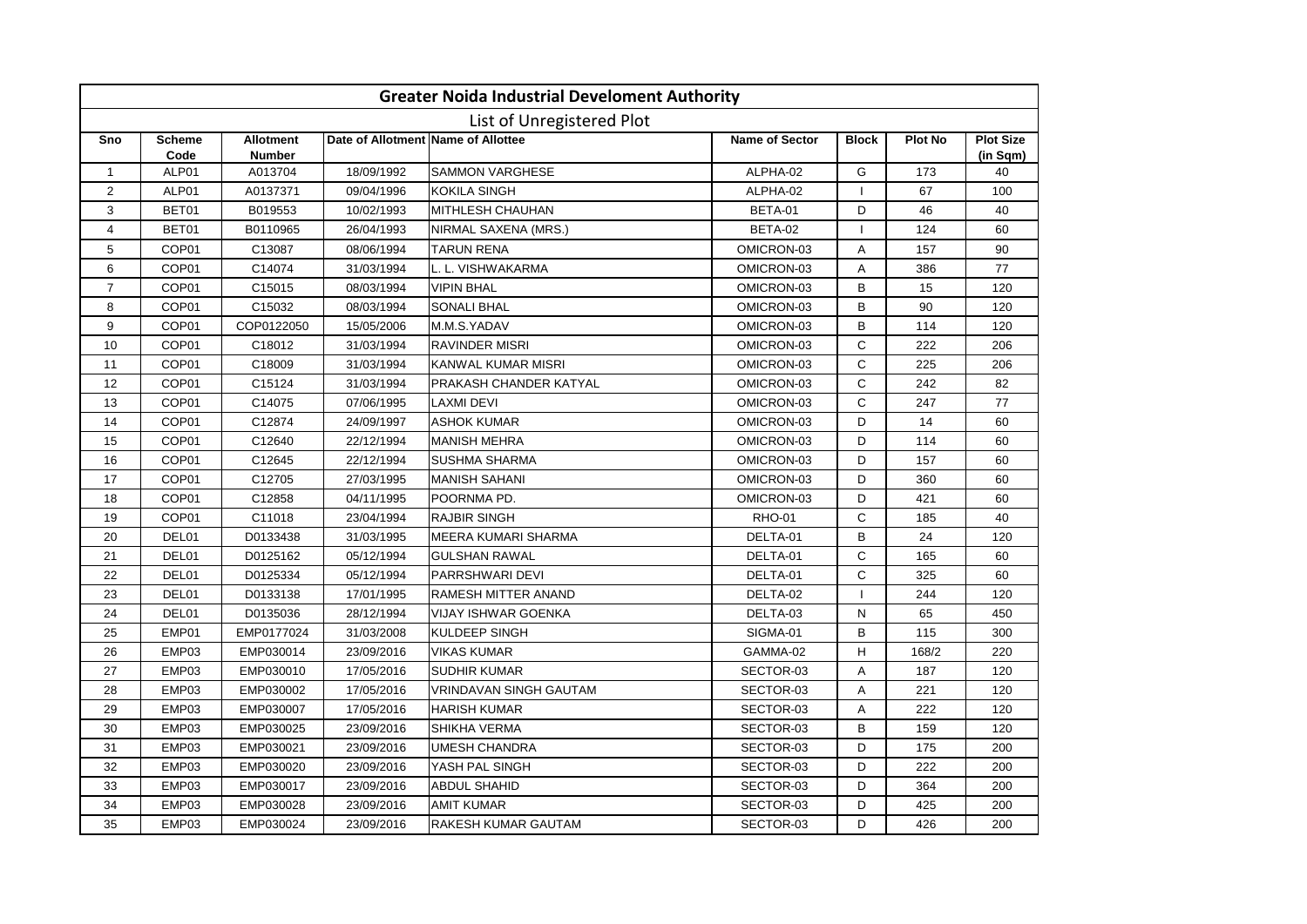|     |                       |                                   |                                    | <b>Greater Noida Industrial Develoment Authority</b> |                       |              |         |                              |
|-----|-----------------------|-----------------------------------|------------------------------------|------------------------------------------------------|-----------------------|--------------|---------|------------------------------|
|     |                       |                                   |                                    | List of Unregistered Plot                            |                       |              |         |                              |
| Sno | <b>Scheme</b><br>Code | <b>Allotment</b><br><b>Number</b> | Date of Allotment Name of Allottee |                                                      | <b>Name of Sector</b> | <b>Block</b> | Plot No | <b>Plot Size</b><br>(in Sqm) |
| 36  | EMP03                 | EMP030018                         | 23/09/2016                         | <b>SURENDRA KUMAR</b>                                | SECTOR-03             | D            | 427     | 200                          |
| 37  | EMP03                 | EMP030027                         | 23/09/2016                         | YOGENDRA SINGH                                       | SECTOR-03             | D            | 432     | 200                          |
| 38  | ETA01                 | ETA0164616                        | 27/05/2002                         | <b>SHIVCHARAN</b>                                    | <b>ETA-01</b>         | B            | 112     | 500                          |
| 39  | ETA01                 | ETA0164018                        | 27/05/2002                         | <b>MS. PREETI SINGH</b>                              | <b>ETA-01</b>         | D            | 8       | 200                          |
| 40  | FDP01                 | FDP0153986                        | 19/03/1999                         | <b>DEV DUTT</b>                                      | DELTA-01              | A            | 97      | 60                           |
| 41  | LOP01                 | LOP0170360                        | 31/03/2008                         | <b>ANJU DEVI</b>                                     | <b>CHI-04</b>         | $\mathsf{C}$ | 1C      | 1000                         |
| 42  | LOP01                 | LOP0170354                        | 23/06/2006                         | RAHUL KHANDELWAL                                     | <b>CHI-04</b>         | C            | 13E     | 1000                         |
| 43  | LOP01                 | LOP0170372                        | 31/03/2008                         | <b>MAMTA SHARMA</b>                                  | <b>CHI-04</b>         | C            | 23H     | 1000                         |
| 44  | LOP01                 | LOP0170366                        | 02/06/2008                         | RAJESHWARI SAXENA                                    | <b>CHI-04</b>         | $\mathsf{C}$ | 23B     | 1000                         |
| 45  | LOP01                 | LOP0170346                        | 26/03/2008                         | <b>VIKRAM SINGH SOLANKI</b>                          | <b>CHI-04</b>         | $\mathsf{C}$ | 135     | 1000                         |
| 46  | LOP01                 | LOP0170347                        | 11/01/2008                         | <b>NAVNEET KUMAR</b>                                 | <b>CHI-04</b>         | C            | 136     | 1000                         |
| 47  | LOP01                 | LOP0170357                        | 26/03/2008                         | SONEY LAL PATEL                                      | <b>CHI-04</b>         | C            | 140     | 1000                         |
| 48  | LOP01                 | LOP0170276                        | 31/03/2008                         | <b>CHETRAM</b>                                       | <b>ETA-01</b>         | Α            | 23      | 1012.5                       |
| 49  | LOP01                 | LOP0170277                        | 23/06/2006                         | RAHUL KHANDELWAL                                     | <b>ETA-01</b>         | Α            | 24      | 1000                         |
| 50  | LOP01                 | LOP0170285                        | 31/03/2008                         | <b>SAGIR KHAN</b>                                    | <b>ETA-01</b>         | Α            | 32      | 1000                         |
| 51  | LOP01                 | LOP0170309                        | 26/03/2008                         | NIRAJ VEDWA                                          | <b>ETA-01</b>         | Α            | 56      | 1000                         |
| 52  | LOP01                 | LOP0170323                        | 31/03/2008                         | <b>JUGNU KAUSHIK</b>                                 | <b>ETA-01</b>         | Α            | 70      | 1000                         |
| 53  | LOP01                 | LOP0170330                        | 31/03/2008                         | <b>RAJEEV KRISHNA PRASAD</b>                         | <b>ETA-01</b>         | Α            | 77      | 1000                         |
| 54  | LOP01                 | LOP0170089                        | 26/06/2006                         | <b>ANITA RAWAT</b>                                   | <b>ETA-01</b>         | C            | 275     | 300                          |
| 55  | LOP-02                | LOP-02-119                        | 01/03/2016                         | PARAS KHETARPAL                                      | ALPHA-01              | B            | 64      | 350                          |
| 56  | LOP-02                | LOP-02-002                        | 01/03/2016                         | PAVAN KUMAR VYAS                                     | BETA-02               | F            | 50A     | 40                           |
| 57  | LOP-02                | LOP-02-015                        | 01/03/2016                         | PANKAJ KUMAR                                         | DELTA-01              | Α            | 30      | 60                           |
| 58  | LOP-02                | LOP-02-005                        | 01/03/2016                         | KULDEEP SINGH                                        | DELTA-01              | D            | 235     | 60                           |
| 59  | LOP-02                | LOP-02-009                        | 01/03/2016                         | <b>ADITI ARYA</b>                                    | DELTA-01              | F.           | 76      | 60                           |
| 60  | LOP-02                | LOP-02-043                        | 01/03/2016                         | PRAKASH AGARWAL                                      | DELTA-02              | G            | 23      | 120                          |
| 61  | LOP-02                | LOP-02-113                        | 01/03/2016                         | <b>BHAVNA</b>                                        | DELTA-02              | J            | 35      | 200                          |
| 62  | LOP-02                | LOP-02-125                        | 01/03/2016                         | <b>LAXMI DEVI</b>                                    | DELTA-03              | O            | 15      | 350                          |
| 63  | LOP-02                | LOP-02-114                        | 01/03/2016                         | <b>VED PRAKASH SHARMA</b>                            | GAMMA-01              | F.           | 3       | 275                          |
| 64  | LOP-02                | LOP-02-004                        | 01/03/2016                         | <b>MEHUL GOSWAMI</b>                                 | GAMMA-02              | G            | 316     | 60                           |
| 65  | LOP-02                | LOP-02-008                        | 01/03/2016                         | <b>BABU</b>                                          | GAMMA-02              | G            | 725     | 60                           |
| 66  | LOP-02                | LOP-02-028                        | 01/03/2016                         | <b>KAPIL</b>                                         | <b>PHI-01</b>         | B            | 13      | 60                           |
| 67  | LOP-02                | LOP-02-058                        | 01/03/2016                         | <b>MAMTESH</b>                                       | SECTOR-03             | A            | 175     | 120                          |
| 68  | LOP-02                | LOP-02-060                        | 01/03/2016                         | <b>VINOD</b>                                         | SECTOR-03             | Α            | 178     | 120                          |
| 69  | $LOP-02$              | LOP-02-095                        | 01/03/2016                         | <b>JITENDER KUMAR</b>                                | SECTOR-03             | A            | 194     | 120                          |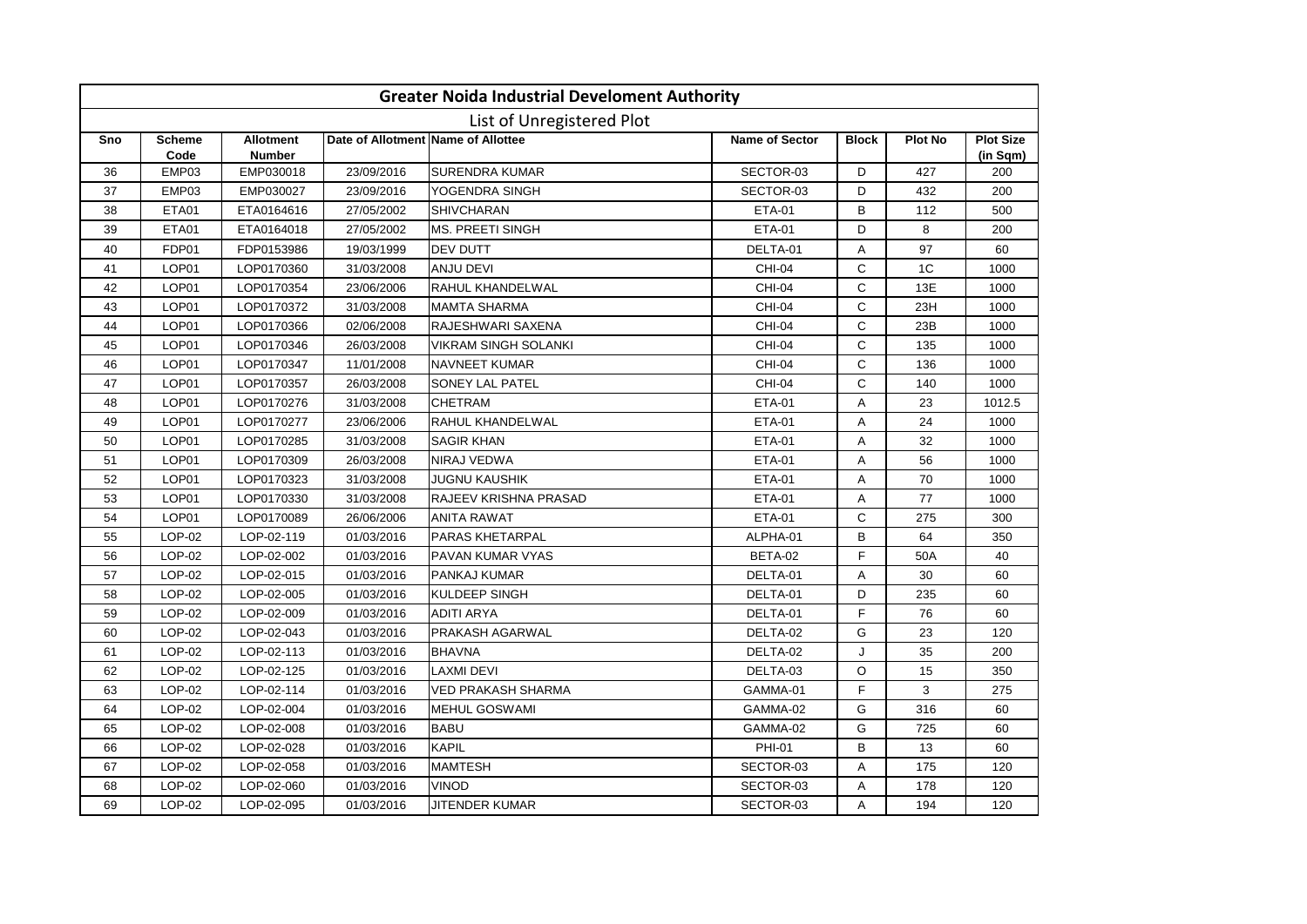|     |                       |                                   |                                    | <b>Greater Noida Industrial Develoment Authority</b> |                             |              |                |                                   |
|-----|-----------------------|-----------------------------------|------------------------------------|------------------------------------------------------|-----------------------------|--------------|----------------|-----------------------------------|
|     |                       |                                   |                                    | List of Unregistered Plot                            |                             |              |                |                                   |
| Sno | <b>Scheme</b><br>Code | <b>Allotment</b><br><b>Number</b> | Date of Allotment Name of Allottee |                                                      | <b>Name of Sector</b>       | <b>Block</b> | <b>Plot No</b> | <b>Plot Size</b><br>$(in$ Sqm $)$ |
| 70  | $LOP-02$              | LOP-02-106                        | 01/03/2016                         | <b>SURENDER SINGH</b>                                | <b>TAU (SWARN</b><br>NAGRI) | D            | 249            | 200                               |
| 71  | MHS01                 | MHS0155163                        | 30/06/1999                         | PAUL DIBYADYUTY                                      | <b>TAU</b>                  | B            | 53             | 200                               |
| 72  | PCH <sub>01</sub>     | PCH0169257                        | 04/06/2004                         | <b>ANSHU SHARMA</b>                                  | CHI-03                      | B            | 74             | 500.25                            |
| 73  | PCH <sub>02</sub>     | PCH0271049                        | 12/09/2005                         | <b>VEER PAL</b>                                      | <b>CHI-04</b>               | B            | 16             | 504.8                             |
| 74  | PCH <sub>02</sub>     | PCH0271054                        | 12/09/2005                         | RAJ KUMAR & SARDAR SINGH                             | <b>CHI-04</b>               | B            | 23             | 504.8                             |
| 75  | PCH <sub>02</sub>     | PCH0271005                        | 12/09/2005                         | <b>RAM SINGH</b>                                     | PHI-03                      | Α            | 49             | 367.1                             |
| 76  | PCH <sub>02</sub>     | PCH0271012                        | 12/09/2005                         | SMT. LACHCHO                                         | PHI-03                      | A            | 56             | 356.5                             |
| 77  | RES01                 | R0138494                          | 15/04/1996                         | K.P. GHOSH                                           | <b>PHI-01</b>               | D            | 70             | 200                               |
| 78  | RPS01                 | RPS0195532                        | 17/08/2009                         | <b>SANJEEV GUPTA</b>                                 | SECTOR-02                   | A            | 81             | 220                               |
| 79  | RPS01                 | RPS0195691                        | 17/08/2009                         | <b>NIDHI TULI</b>                                    | SECTOR-02                   | Α            | 225            | 220                               |
| 80  | RPS01                 | RPS0195072                        | 17/08/2009                         | <b>COL.RAVI GAUTAM</b>                               | SECTOR-02                   | Α            | 247            | 220                               |
| 81  | RPS01                 | RPS0195210                        | 17/08/2009                         | PAWAN KUMAR SINGHANIA                                | SECTOR-02                   | Α            | 307            | 220                               |
| 82  | RPS01                 | RPS0196291                        | 17/08/2009                         | <b>RAMANAND</b>                                      | SECTOR-02                   | A            | 430            | 220                               |
| 83  | RPS01                 | RPS0196003                        | 17/08/2009                         | <b>NAGESHWAR PRASAD SEN</b>                          | SECTOR-02                   | A            | 441            | 220                               |
| 84  | RPS01                 | RPS0196174                        | 17/08/2009                         | SUDHA SINGH                                          | SECTOR-02                   | A            | 502            | 220                               |
| 85  | RPS01                 | RPS0195991                        | 17/08/2009                         | <b>MAHESH GUPTA</b>                                  | SECTOR-02                   | B            | 38             | 220                               |
| 86  | RPS01                 | RPS0196166                        | 17/08/2009                         | VINOD KUMAR                                          | SECTOR-02                   | B            | 84             | 220                               |
| 87  | RPS01                 | RPS0196033                        | 17/08/2009                         | <b>SUSHMA</b>                                        | SECTOR-02                   | B            | 93             | 220                               |
| 88  | RPS01                 | RPS0196623                        | 17/08/2009                         | <b>DHANPAL SINGH</b>                                 | SECTOR-02                   | B            | 121            | 220                               |
| 89  | RPS01                 | RPS0196186                        | 17/08/2009                         | <b>SUMIT WADHWA</b>                                  | SECTOR-02                   | B            | 138            | 220                               |
| 90  | RPS01                 | RPS0196858                        | 18/12/2009                         | <b>RAJBIR</b>                                        | SECTOR-02                   | B            | 200            | 220                               |
| 91  | RPS01                 | RPS0196988                        | 18/12/2009                         | <b>SARJEET KUMAR</b>                                 | SECTOR-02                   | B            | 248            | 220                               |
| 92  | RPS01                 | RPS0196918                        | 18/12/2009                         | <b>RAJANI SINGH</b>                                  | SECTOR-02                   | B            | 281            | 220                               |
| 93  | RPS01                 | RPS0196995                        | 18/12/2009                         | ADITYA YADAV                                         | SECTOR-02                   | B            | 282            | 220                               |
| 94  | RPS01                 | RPS0195928                        | 17/08/2009                         | <b>PANKAJ RASTOGI</b>                                | SECTOR-02                   | B            | 321            | 220                               |
| 95  | RPS01                 | RPS0195856                        | 17/08/2009                         | DHARAMVEER CHAUDHARY                                 | SECTOR-02                   | B            | 322            | 220                               |
| 96  | RPS01                 | RPS0195320                        | 17/08/2009                         | <b>VIPIN KUMAR</b>                                   | SECTOR-02                   | $\mathsf{C}$ | 95             | 162                               |
| 97  | RPS01                 | RPS0195388                        | 17/08/2009                         | JAGADESAN KANNAN                                     | SECTOR-02                   | D            | 114            | 162                               |
| 98  | RPS01                 | RPS0195010                        | 17/08/2009                         | <b>TARUN JAGGA</b>                                   | SECTOR-02                   | D            | 119            | 162                               |
| 99  | RPS01                 | RPS0195480                        | 17/08/2009                         | <b>MUKESH KUMAR</b>                                  | SECTOR-02                   | D            | 151            | 162                               |
| 100 | RPS01                 | RPS0195147                        | 17/08/2009                         | <b>UMESH GUTPA</b>                                   | SECTOR-02                   | D            | 173            | 162                               |
| 101 | RPS01                 | RPS0195407                        | 17/08/2009                         | <b>DEEPIKA AGARWAL</b>                               | SECTOR-02                   | D            | 196            | 162                               |
| 102 | RPS01                 | RPS0196157                        | 17/08/2009                         | YADUBIR SINGH RAWAT                                  | SECTOR-02                   | D            | 367            | 162                               |
| 103 | RPS01                 | RPS0196281                        | 17/08/2009                         | YESHPAL SINGH                                        | SECTOR-02                   | D            | 374            | 162                               |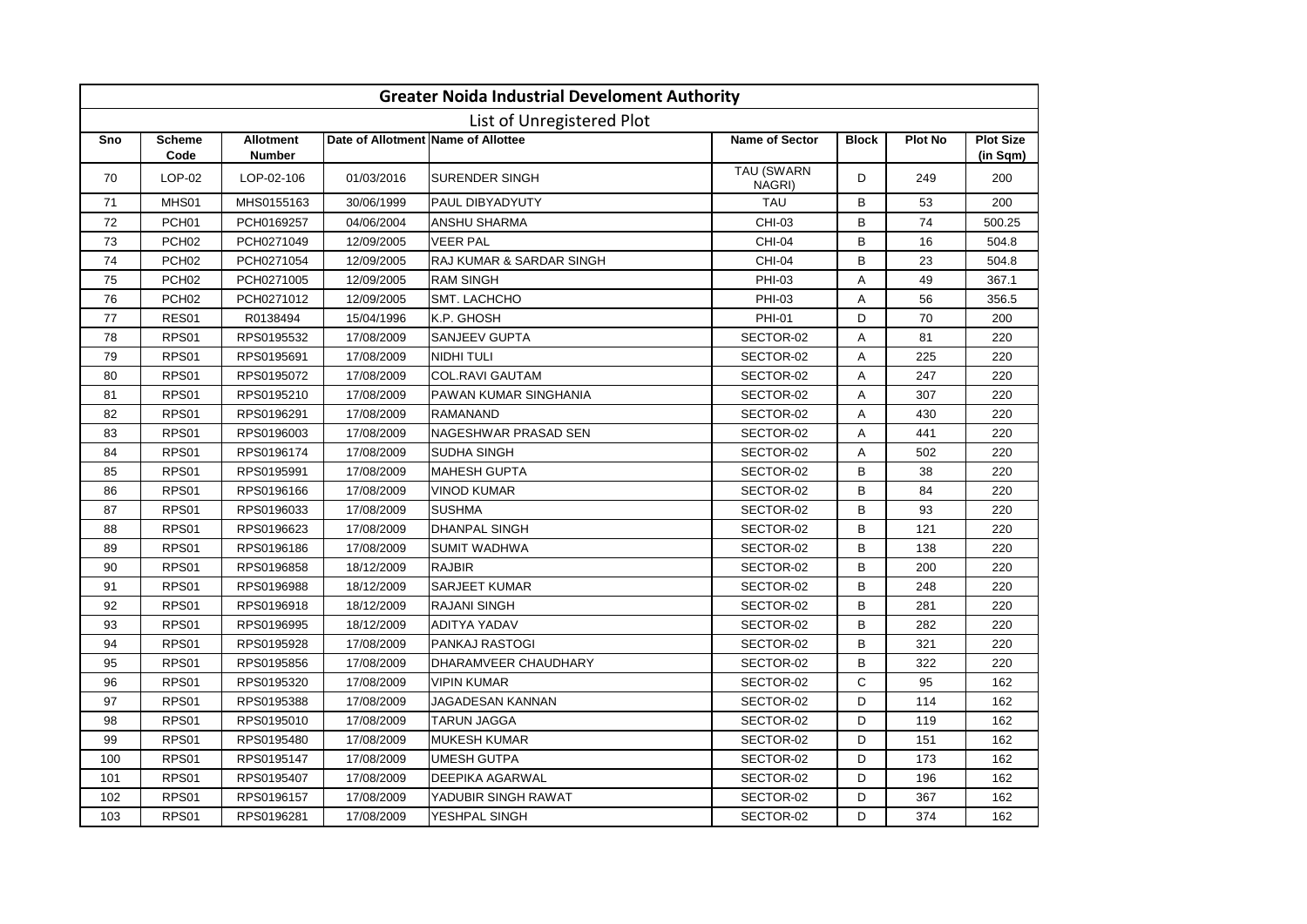|     |                       |                                   |            | <b>Greater Noida Industrial Develoment Authority</b>               |                       |              |                |                              |
|-----|-----------------------|-----------------------------------|------------|--------------------------------------------------------------------|-----------------------|--------------|----------------|------------------------------|
|     |                       |                                   |            | List of Unregistered Plot                                          |                       |              |                |                              |
| Sno | <b>Scheme</b><br>Code | <b>Allotment</b><br><b>Number</b> |            | Date of Allotment Name of Allottee                                 | <b>Name of Sector</b> | <b>Block</b> | <b>Plot No</b> | <b>Plot Size</b><br>(in Sqm) |
| 104 | RPS01                 | RPS0195809                        | 17/08/2009 | <b>ARJUN SINGH</b>                                                 | SECTOR-02             | D            | 410            | 162                          |
| 105 | RPS01                 | RPS0196641                        | 17/08/2009 | <b>PRIYASTU SHARMA</b>                                             | SECTOR-02             | D            | 445            | 162                          |
| 106 | RPS01                 | RPS0196533                        | 17/08/2009 | <b>AMIT SINGH</b>                                                  | SECTOR-02             | D            | 510            | 162                          |
| 107 | RPS01                 | RPS0196057                        | 17/08/2009 | <b>OM PARKASH</b>                                                  | SECTOR-02             | D            | 512            | 162                          |
| 108 | RPS01                 | RPS0196587                        | 17/08/2009 | <b>SATYENDRA KUMAR</b>                                             | SECTOR-02             | D            | 539            | 162                          |
| 109 | RPS01                 | RPS0196543                        | 17/08/2009 | <b>PAWAN KUMAR</b>                                                 | SECTOR-02             | D            | 546            | 162                          |
| 110 | RPS01                 | RPS0196506                        | 17/08/2009 | <b>BABULAL KUDAWLA</b>                                             | SECTOR-02             | E            | 41             | 162                          |
| 111 | RPS01                 | RPS0196355                        | 17/08/2009 | <b>RAMANAND</b>                                                    | SECTOR-02             | E            | 63             | 162                          |
| 112 | RPS01                 | RPS0196713                        | 18/12/2009 | <b>RATAN SINGH</b>                                                 | SECTOR-02             | E            | 130            | 162                          |
| 113 | RPS01                 | RPS0196755                        | 18/12/2009 | <b>DEVI RAM</b>                                                    | SECTOR-02             | E            | 131            | 162                          |
| 114 | RPS01                 | RPS0197002                        | 18/12/2009 | <b>SUBHADRA</b>                                                    | SECTOR-02             | E            | 139            | 162                          |
| 115 | RPS01                 | RPS0196730                        | 18/12/2009 | CHANDER BHAN SINGH, TEJENDER SINGH,<br>OMWATI SINGH, SUMITRA SINGH | SECTOR-02             | E            | 175            | 162                          |
| 116 | RPS01                 | RPS0196718                        | 18/12/2009 | <b>BHOPAL SINGH</b>                                                | SECTOR-02             | Е            | 192            | 162                          |
| 117 | RPS01                 | RPS0196664                        | 18/12/2009 | <b>GHANSHAYAM</b>                                                  | SECTOR-02             | E            | 220            | 162                          |
| 118 | RPS01                 | RPS0196795                        | 18/12/2009 | <b>DAYA RAM</b>                                                    | SECTOR-02             | E            | 241            | 162                          |
| 119 | RPS01                 | RPS0196685                        | 18/12/2009 | <b>SATYAPAL SINGH</b>                                              | SECTOR-02             | E            | 246            | 162                          |
| 120 | RPS01                 | RPS0196668                        | 18/12/2009 | <b>BHIM SINGH</b>                                                  | SECTOR-02             | E            | 257            | 162                          |
| 121 | RPS01                 | RPS0196703                        | 18/12/2009 | <b>JAGVEER</b>                                                     | SECTOR-02             | E            | 285            | 162                          |
| 122 | RPS01                 | RPS0196675                        | 18/12/2009 | <b>JAMADAR</b>                                                     | SECTOR-02             | E            | 286            | 162                          |
| 123 | RPS01                 | RPS0196702                        | 18/12/2009 | <b>SUNIL KUMAR NAGAR</b>                                           | SECTOR-02             | F            | 58             | 162                          |
| 124 | RPS01                 | RPS0196752                        | 18/12/2009 | <b>RAMKUMAR</b>                                                    | SECTOR-02             | F            | 67             | 162                          |
| 125 | RPS01                 | RPS0195570                        | 17/08/2009 | <b>SANDEEP TAXALI</b>                                              | SECTOR-02             | F            | 82             | 162                          |
| 126 | RPS01                 | RPS0196330                        | 17/08/2009 | <b>DHEERAJ SINGH</b>                                               | SECTOR-02             | F            | 116            | 189                          |
| 127 | RPS01                 | RPS0196267                        | 17/08/2009 | <b>LOVELY SHARMA</b>                                               | SECTOR-02             | F            | 135            | 162                          |
| 128 | RPS01                 | RPS0195803                        | 17/08/2009 | <b>ABHISEK KEDIA</b>                                               | SECTOR-02             | E            | 155            | 162                          |
| 129 | RPS01                 | RPS0196071                        | 17/08/2009 | <b>RITU GARG</b>                                                   | SECTOR-02             | E            | 157            | 162                          |
| 130 | RPS01                 | RPS0195761                        | 17/08/2009 | <b>MANGE RAM</b>                                                   | SECTOR-02             | F            | 168            | 162                          |
| 131 | RPS01                 | RPS0195143                        | 17/08/2009 | <b>MANVENDRA BHATNAGAR</b>                                         | SECTOR-02             | F            | 189            | 162                          |
| 132 | RPS01                 | RPS0195593                        | 17/08/2009 | SYED MOHAMMAD ALEEM                                                | SECTOR-02             | F            | 209            | 162                          |
| 133 | RPS01                 | RPS0196418                        | 17/08/2009 | <b>AAKANKSHA KISHORE</b>                                           | SECTOR-02             | F            | 295            | 162                          |
| 134 | RPS01                 | RPS0195260                        | 17/08/2009 | KANWALJEET KAUR AHUJA                                              | SECTOR-02             | F            | 303            | 162                          |
| 135 | RPS01                 | RPS0195464                        | 17/08/2009 | <b>GAURAV DHIMAN</b>                                               | SECTOR-02             | F            | 309            | 162                          |
| 136 | <b>XT001</b>          | XT00187068                        | 14/01/2009 | RAJESH KUMAR AGGARWAL                                              | SECTOR-03             | B            | 71             | 120                          |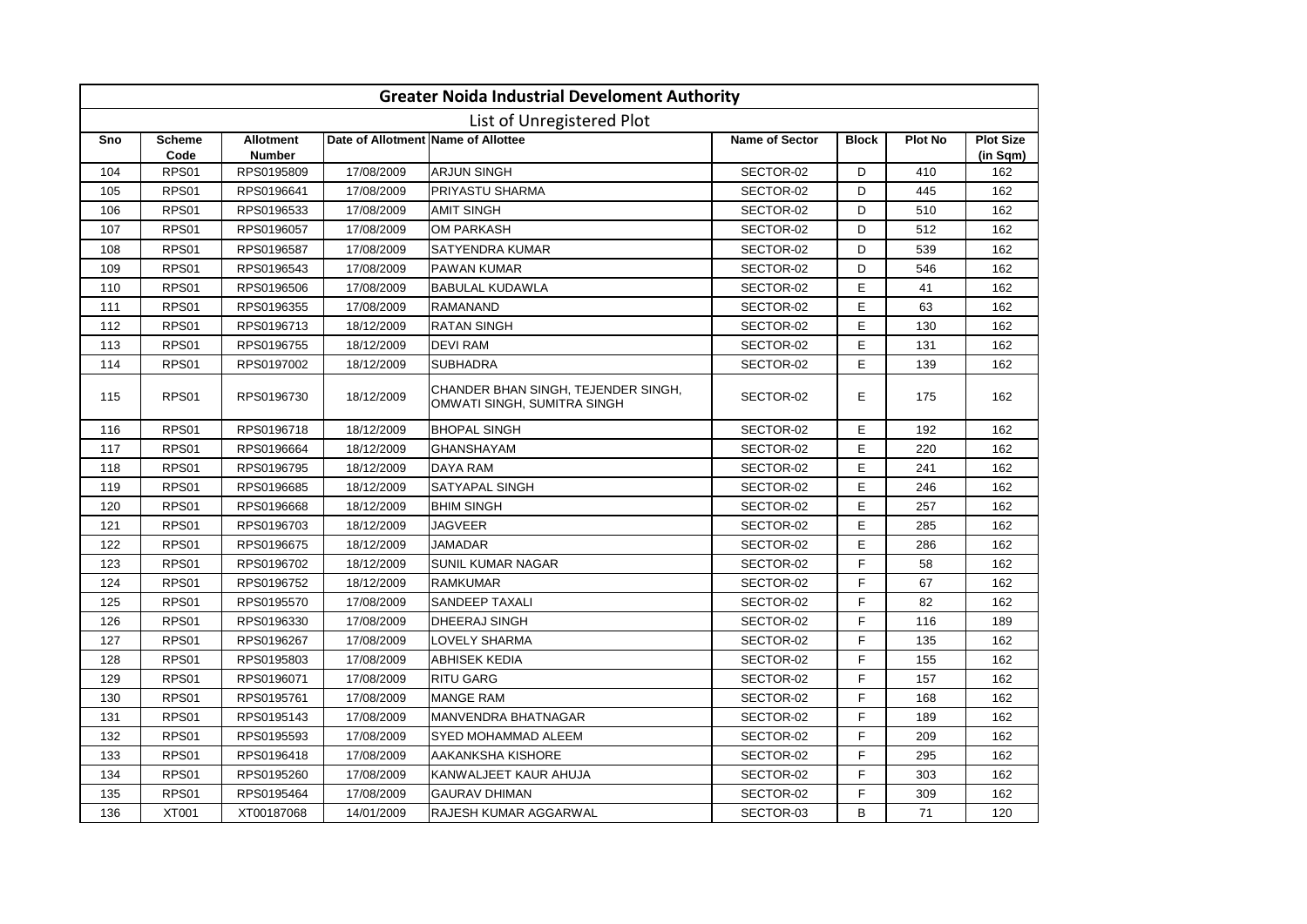|     |                       |                                   |            | <b>Greater Noida Industrial Develoment Authority</b> |                       |              |                         |                              |
|-----|-----------------------|-----------------------------------|------------|------------------------------------------------------|-----------------------|--------------|-------------------------|------------------------------|
|     |                       |                                   |            | List of Unregistered Plot                            |                       |              |                         |                              |
| Sno | <b>Scheme</b><br>Code | <b>Allotment</b><br><b>Number</b> |            | Date of Allotment Name of Allottee                   | <b>Name of Sector</b> | <b>Block</b> | <b>Plot No</b>          | <b>Plot Size</b><br>(in Sqm) |
| 137 | <b>XT001</b>          | XT00186876                        | 14/01/2009 | <b>DEVAKI DEVI RAWAL</b>                             | SECTOR-03             | В            | 82                      | 120                          |
| 138 | <b>XT001</b>          | XT00186942                        | 14/01/2009 | <b>NIZAMUDDIN</b>                                    | SECTOR-03             | B            | 97                      | 120                          |
| 139 | <b>XT001</b>          | XT00186955                        | 14/01/2009 | <b>MANISH NAGPAL</b>                                 | SECTOR-03             | B            | 151                     | 120                          |
| 140 | <b>XT001</b>          | XT00186727                        | 14/01/2009 | <b>SURESH CHAND GARG</b>                             | SECTOR-03             | B            | 162                     | 120                          |
| 141 | <b>XT001</b>          | XT00186938                        | 14/01/2009 | <b>ALKA CHATURVEDI</b>                               | SECTOR-03             | B            | 180                     | 120                          |
| 142 | <b>XT001</b>          | XT00187109                        | 14/01/2009 | <b>BANWARI LAL</b>                                   | SECTOR-03             | B            | 181                     | 120                          |
| 143 | <b>XT001</b>          | XT00187043                        | 14/01/2009 | <b>JAI NARAIN MISHRA</b>                             | SECTOR-03             | B            | 364                     | 120                          |
| 144 | XT001                 | XT00186721                        | 14/01/2009 | <b>CHANDER KANTA</b>                                 | SECTOR-03             | B            | 431                     | 120                          |
| 145 | <b>XT001</b>          | XT00186918                        | 14/01/2009 | <b>IQBAL MALIK</b>                                   | SECTOR-03             | B            | 483                     | 120                          |
| 146 | <b>XT001</b>          | XT00186900                        | 14/01/2009 | <b>BHULE</b>                                         | SECTOR-03             | B            | 494                     | 120                          |
| 147 | <b>XT001</b>          | XT00186874                        | 14/01/2009 | <b>AJIT SINGH</b>                                    | SECTOR-03             | B            | 531                     | 120                          |
| 148 | <b>XT001</b>          | XT00186585                        | 14/01/2009 | <b>SUDIP MAJUMDER</b>                                | SECTOR-03             | B            | 550                     | 120                          |
| 149 | <b>XT001</b>          | XT00187153                        | 29/04/2009 | VEERPAL                                              | SECTOR-03             | B            | 551                     | 120                          |
| 150 | <b>XT001</b>          | XT00186968                        | 14/01/2009 | <b>HARDAMAN SINGH ANAND</b>                          | SECTOR-03             | B            | 552                     | 120                          |
| 151 | <b>XT001</b>          | XT00187115                        | 14/01/2009 | <b>GURSHARAN KAUR BEHAL</b>                          | SECTOR-03             | B            | 571                     | 120                          |
| 152 | <b>XT001</b>          | XT00186995                        | 14/01/2009 | <b>MAHENDER SINGH PAL</b>                            | SECTOR-03             | B            | 620                     | 120                          |
| 153 | <b>XT001</b>          | XT00186570                        | 14/01/2009 | ANAND BHOOSHAN GAUTAM                                | SECTOR-03             | B            | 622                     | 120                          |
| 154 | <b>XT001</b>          | XT00186655                        | 14/01/2009 | <b>NEERAJ SAXENA</b>                                 | SECTOR-03             | B            | 635                     | 120                          |
| 155 | <b>XT001</b>          | XT00186743                        | 14/01/2009 | SYED ALI YASIR RIZVI                                 | SECTOR-03             | B            | 666                     | 120                          |
| 156 | <b>XT001</b>          | XT00186514                        | 14/01/2009 | SATPAL NANDRJOG                                      | SECTOR-03             | $\mathsf{C}$ | $\mathbf{1}$            | 200                          |
| 157 | <b>XT001</b>          | XT00185524                        | 14/01/2009 | KRISHNA DEO NARAYAN SINGH                            | SECTOR-03             | $\mathsf{C}$ | $\overline{2}$          | 200                          |
| 158 | <b>XT001</b>          | XT00186198                        | 14/01/2009 | <b>MADHUKAR DWIVEDI</b>                              | SECTOR-03             | $\mathsf C$  | 3                       | 200                          |
| 159 | <b>XT001</b>          | XT00185844                        | 14/01/2009 | <b>RAVINDER SINGH SOROT</b>                          | SECTOR-03             | $\mathsf{C}$ | $\overline{\mathbf{4}}$ | 200                          |
| 160 | <b>XT001</b>          | XT00186379                        | 14/01/2009 | JAI BHAGWAN GOYAL                                    | SECTOR-03             | $\mathsf{C}$ | 5                       | 200                          |
| 161 | <b>XT001</b>          | XT00185657                        | 14/01/2009 | <b>RAMKESH MOHAN</b>                                 | SECTOR-03             | $\mathsf C$  | 21                      | 200                          |
| 162 | <b>XT001</b>          | XT00185898                        | 14/01/2009 | <b>ANIL GARG</b>                                     | SECTOR-03             | C            | 22                      | 200                          |
| 163 | <b>XT001</b>          | XT00186487                        | 14/01/2009 | PRADEEP KUMAR GARG                                   | SECTOR-03             | $\mathsf C$  | 26                      | 200                          |
| 164 | <b>XT001</b>          | XT00185966                        | 14/01/2009 | SATYA NARAYAN GOEL                                   | SECTOR-03             | C            | 50                      | 200                          |
| 165 | <b>XT001</b>          | XT00186178                        | 14/01/2009 | <b>GURDEV SINGH CHAWLA</b>                           | SECTOR-03             | $\mathsf{C}$ | 60                      | 200                          |
| 166 | <b>XT001</b>          | XT00185884                        | 14/01/2009 | ANINDYA LAHIRI                                       | SECTOR-03             | $\mathsf{C}$ | 62                      | 200                          |
| 167 | <b>XT001</b>          | XT00186315                        | 14/01/2009 | SUSHIL KUMAR BHARDWAJ                                | SECTOR-03             | $\mathsf{C}$ | 64                      | 200                          |
| 168 | <b>XT001</b>          | XT00185720                        | 14/01/2009 | <b>USHA RANI</b>                                     | SECTOR-03             | $\mathsf{C}$ | 86                      | 200                          |
| 169 | <b>XT001</b>          | XT00185943                        | 14/01/2009 | <b>ARUN CHAUHAN</b>                                  | SECTOR-03             | $\mathsf{C}$ | 123                     | 200                          |
| 170 | <b>XT001</b>          | XT00186088                        | 14/01/2009 | AJEET                                                | SECTOR-03             | C            | 158                     | 200                          |
| 171 | <b>XT001</b>          | XT00186283                        | 14/01/2009 | <b>HEMANT KUMAR</b>                                  | SECTOR-03             | C.           | 164                     | 200                          |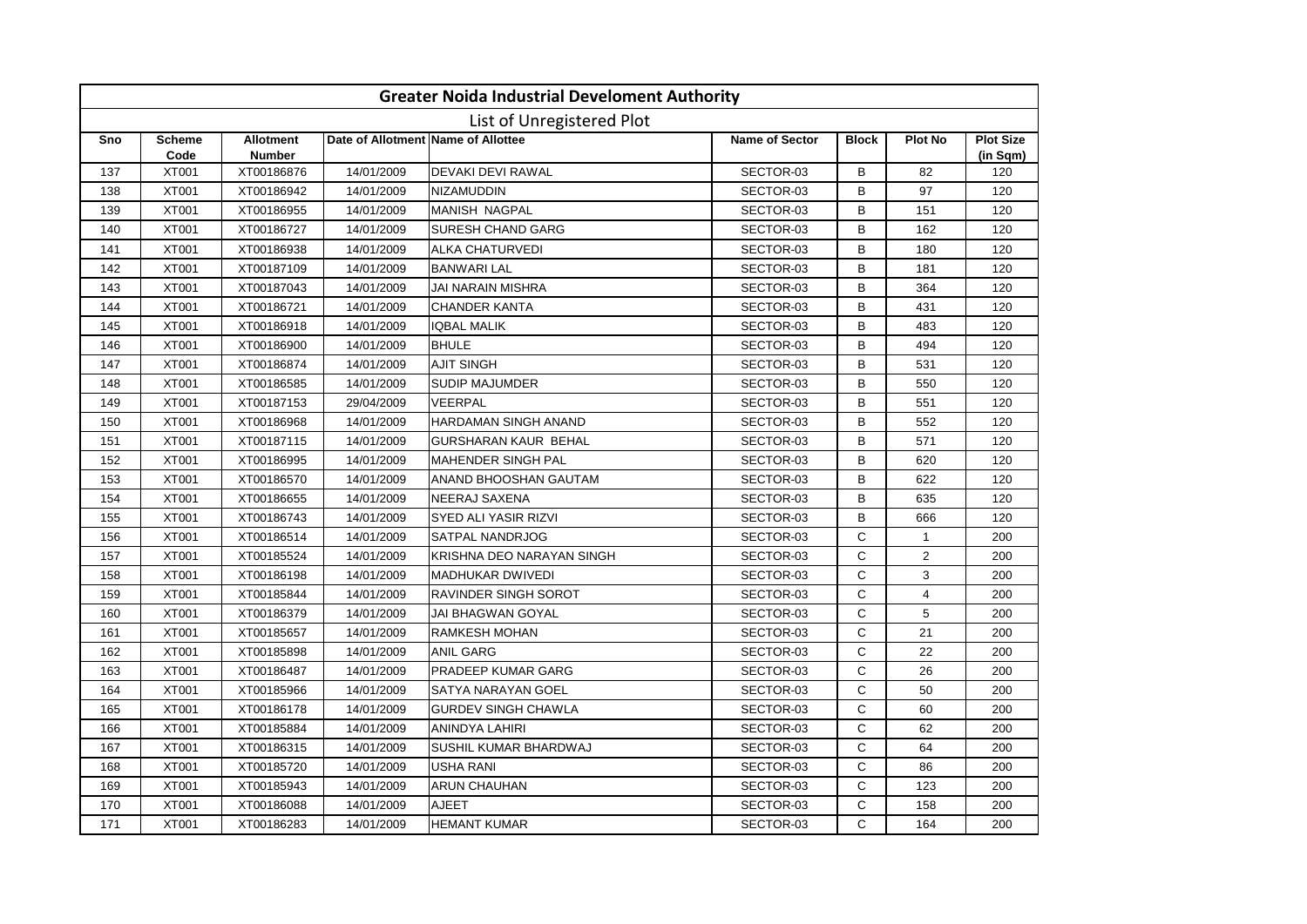|     |                           |                                   |            | <b>Greater Noida Industrial Develoment Authority</b> |                       |              |                |                              |  |  |  |
|-----|---------------------------|-----------------------------------|------------|------------------------------------------------------|-----------------------|--------------|----------------|------------------------------|--|--|--|
|     | List of Unregistered Plot |                                   |            |                                                      |                       |              |                |                              |  |  |  |
| Sno | <b>Scheme</b><br>Code     | <b>Allotment</b><br><b>Number</b> |            | Date of Allotment Name of Allottee                   | <b>Name of Sector</b> | <b>Block</b> | <b>Plot No</b> | <b>Plot Size</b><br>(in Sqm) |  |  |  |
| 172 | <b>XT001</b>              | XT00186329                        | 14/01/2009 | <b>SUSHMA MANGAL</b>                                 | SECTOR-03             | C            | 190            | 200                          |  |  |  |
| 173 | <b>XT001</b>              | XT00185829                        | 14/01/2009 | SADHIKA AGARWAL                                      | SECTOR-03             | C            | 192            | 200                          |  |  |  |
| 174 | <b>XT001</b>              | XT00186340                        | 14/01/2009 | SURENDRA PAL TYAGI                                   | SECTOR-03             | $\mathsf{C}$ | 231            | 200                          |  |  |  |
| 175 | <b>XT001</b>              | XT00187147                        | 29/04/2009 | <b>SARMISTHA</b>                                     | SECTOR-03             | $\mathsf{C}$ | 241            | 200                          |  |  |  |
| 176 | <b>XT001</b>              | XT00186025                        | 14/01/2009 | <b>SHANTI DEVI</b>                                   | SECTOR-03             | $\mathsf{C}$ | 258            | 200                          |  |  |  |
| 177 | <b>XT001</b>              | XT00186004                        | 14/01/2009 | <b>RAJENDRA</b>                                      | SECTOR-03             | $\mathsf C$  | 293            | 200                          |  |  |  |
| 178 | <b>XT001</b>              | XT00186247                        | 14/01/2009 | <b>AVINASH VERMA</b>                                 | SECTOR-03             | $\mathsf{C}$ | 295            | 200                          |  |  |  |
| 179 | <b>XT001</b>              | XT00186331                        | 14/01/2009 | <b>JASPAL SINGH</b>                                  | SECTOR-03             | $\mathsf C$  | 303            | 200                          |  |  |  |
| 180 | <b>XT001</b>              | XT00186159                        | 14/01/2009 | <b>MAN SINGH YADAV</b>                               | SECTOR-03             | C            | 367            | 200                          |  |  |  |
| 181 | <b>XT001</b>              | XT00185545                        | 14/01/2009 | SURESH KUMAR SHARMA                                  | SECTOR-03             | C            | 383            | 200                          |  |  |  |
| 182 | <b>XT001</b>              | XT00185885                        | 14/01/2009 | ASHA SAXENA                                          | SECTOR-03             | $\mathsf C$  | 420            | 200                          |  |  |  |
| 183 | <b>XT001</b>              | XT00187151                        | 29/04/2009 | <b>BHEEM SINGH</b>                                   | SECTOR-03             | $\mathsf{C}$ | 421            | 200                          |  |  |  |
| 184 | <b>XT001</b>              | XT00186181                        | 14/01/2009 | <b>VED PAL SHARMA</b>                                | SECTOR-03             | $\mathsf{C}$ | 459            | 200                          |  |  |  |
| 185 | <b>XT001</b>              | XT00185643                        | 14/01/2009 | <b>RAJESH AGARWAL</b>                                | SECTOR-03             | C            | 489            | 200                          |  |  |  |
| 186 | <b>XT001</b>              | XT00186378                        | 14/01/2009 | <b>MANU KUMAR RASTOGI</b>                            | SECTOR-03             | $\mathsf{C}$ | 510            | 200                          |  |  |  |
| 187 | <b>XT001</b>              | XT00186409                        | 14/01/2009 | <b>SACHIN ANAND</b>                                  | SECTOR-03             | C            | 524            | 200                          |  |  |  |
| 188 | <b>XT001</b>              | XT00186264                        | 14/01/2009 | KISHORI LAL VISHWAKARMA                              | SECTOR-03             | C            | 527            | 200                          |  |  |  |
| 189 | <b>XT001</b>              | XT00186462                        | 14/01/2009 | <b>SUMIT BHAGAT</b>                                  | SECTOR-03             | C            | 532            | 200                          |  |  |  |
| 190 | <b>XT001</b>              | XT00185666                        | 14/01/2009 | ASHISH KUMAR GHOSH                                   | SECTOR-03             | C            | 590            | 200                          |  |  |  |
| 191 | <b>XT001</b>              | XT00186341                        | 14/01/2009 | <b>PARVIN KUMAR</b>                                  | SECTOR-03             | $\mathsf{C}$ | 591            | 200                          |  |  |  |
| 192 | <b>XT001</b>              | XT00186372                        | 14/01/2009 | MUMTIAJ KHAN                                         | SECTOR-03             | $\mathsf{C}$ | 620            | 200                          |  |  |  |
| 193 | <b>XT001</b>              | XT00185495                        | 14/01/2009 | Smt. Sonia Krishna                                   | SECTOR-03             | $\mathsf{C}$ | 638            | 200                          |  |  |  |
| 194 | <b>XT001</b>              | XT00185986                        | 14/01/2009 | YASH PAL AGGARWAL                                    | SECTOR-03             | $\mathsf C$  | 683            | 200                          |  |  |  |
| 195 | <b>XT001</b>              | XT00186168                        | 14/01/2009 | <b>SANJAY VIR SINGH</b>                              | SECTOR-03             | D            | $\overline{2}$ | 200                          |  |  |  |
| 196 | <b>XT001</b>              | XT00186364                        | 14/01/2009 | KAVIT KUMAR KASHYAP                                  | SECTOR-03             | D            | 48             | 200                          |  |  |  |
| 197 | <b>XT001</b>              | XT00185817                        | 14/01/2009 | <b>MUKUL JAIN</b>                                    | SECTOR-03             | D            | 60             | 200                          |  |  |  |
| 198 | <b>XT001</b>              | XT00186260                        | 14/01/2009 | JITENDRA VERMA                                       | SECTOR-03             | D            | 100            | 200                          |  |  |  |
| 199 | <b>XT001</b>              | XT00186382                        | 14/01/2009 | <b>CHARAN KANWAL SINGH</b>                           | SECTOR-03             | D            | 124            | 200                          |  |  |  |
| 200 | <b>XT001</b>              | XT00186383                        | 14/01/2009 | AVINASH KUMAR ARORA                                  | SECTOR-03             | D            | 161            | 200                          |  |  |  |
| 201 | XT001                     | XT00187146                        | 29/04/2009 | <b>MAHIPAL SINGH</b>                                 | SECTOR-03             | D            | 236            | 200                          |  |  |  |
| 202 | <b>XT001</b>              | XT00186459                        | 14/01/2009 | POOJA VASISTA                                        | SECTOR-03             | D            | 269            | 200                          |  |  |  |
| 203 | XT001                     | XT00186479                        | 14/01/2009 | AJAY KUMAR SHARMA                                    | SECTOR-03             | D            | 272            | 200                          |  |  |  |
| 204 | <b>XT001</b>              | XT00185707                        | 14/01/2009 | <b>NATASHA</b>                                       | SECTOR-03             | D            | 276            | 200                          |  |  |  |
| 205 | <b>XT001</b>              | XT00185927                        | 14/01/2009 | <b>ASHOK KUMAR</b>                                   | SECTOR-03             | D            | 289            | 200                          |  |  |  |
| 206 | <b>XT001</b>              | XT00185473                        | 14/01/2009 | <b>SURESH CHANDRA</b>                                | SECTOR-03             | D.           | 296            | 200                          |  |  |  |